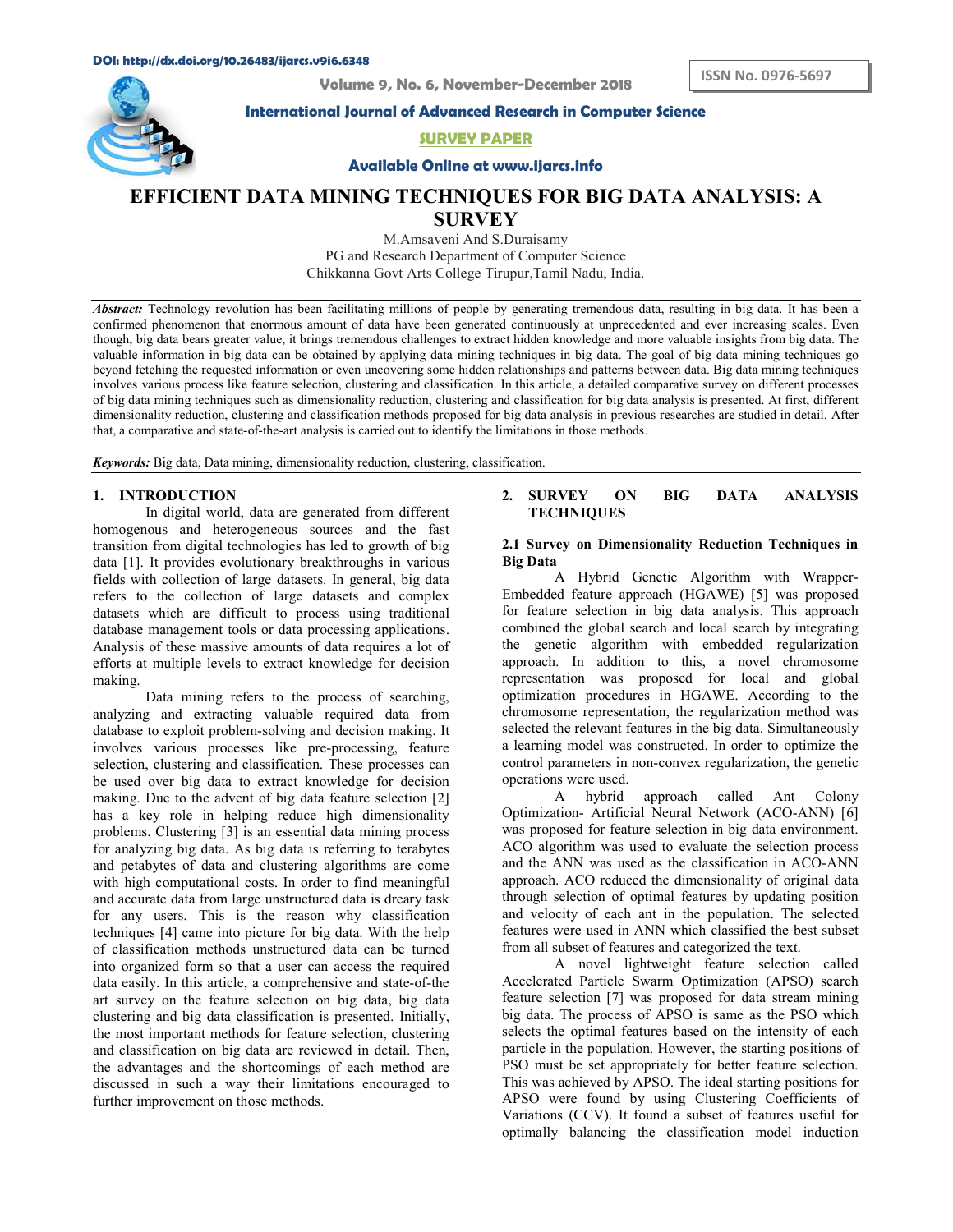between generalization and overfitting. The selected features by APSO were used in both traditional and incremental classifier to classify the data stream mining.

A new processing approach [8] was proposed for cancer gene prediction. This approach was structured based on feature extraction and selection. Based on correlation and rank analysis the feature extraction was processed which reduced the number of variables in gene data. Then the redundant variables in the gene data were removed by feature selection approach which using the process of Linear Discriminative Analysis (LDA). It selected the features based on the prediction of the dependent variable value of data.

A novel framework [9] was presented which combined distributed feature selection approach and econometric models for efficient economic big data analysis. A subtractive clustering based feature selection algorithm was developed to identify the important attributes in the economic data. Subtractive clustering is a densitybased clustering algorithm which investigated the correlation between data samples. Then it was integrated with attribute coordination to identify the representative attributes. These feature selection processes combined with the econometric model construction to capture the hidden patterns for economic development.

A feature selection algorithm called MapReduce for Evolutionary Feature Selection (MR-EFS) [10] was presented based on evolution computation that used MapReduce paradigm for big data classification. A MapReduce algorithm was developed in such a way that, it divided the original data and performed a group of EFS processes in the map phase and then combined the solutions in the reduce phase. It allowed a flexible application of the feature selection procedure using a threshold to determine the selected subset of features. The selected features were applied in three different classifiers are Support Vector Machine (SVM), Logistic Regression (LR) and Naïve Bayes (NB) for big data classification.

A holistic approach [11] approach was presented to distributed dimensionality reduction of big data. In this approach, a chunk tensor method was presented which fused the structured, semi-structured and unstructured data as a unified model in which all characteristics of the heterogeneous data were appropriately arranged along the tensor orders. A Lanczos based High Order Singular Value Decomposition algorithm was proposed to reduce the dimensionality of the unified model. A Transparent Computing paradigm and linear predictive model were employed to construct the distributed computing platform and to partition the data blocks respectively. It executed the dimensionality reduction task effectively.

The dimensionality reduction methods described in the above section is analyzed and compared based on methods used, their merits, demerits and the parameters used in experimental results. The comparison is given in Table 1.

| Ref   | <b>Methods Used</b>  | <b>Merits</b>          | <b>Demerits</b>          | <b>Performance Metrics</b>        |
|-------|----------------------|------------------------|--------------------------|-----------------------------------|
| No.   |                      |                        |                          |                                   |
| $[5]$ | Hybrid<br>Genetic    | Identify<br>more       | Genetic<br>algorithm is  | AML dataset:                      |
|       | Algorithm<br>with    | relevant<br>genes      | sensitive to the initial | Testing Accuracy= 97.84%          |
|       | Wrapper-             | accurately<br>and      | population used          | Training Accuracy= 94.32%         |
|       | Embedded feature     | efficiently            |                          | <b>DLBCL</b> dataset:             |
|       | approach             |                        |                          | Testing Accuracy= 97.28%          |
|       |                      |                        |                          | Training Accuracy= 93.73%         |
|       |                      |                        |                          | Lymphoma dataset:                 |
|       |                      |                        |                          | Testing Accuracy= 98.51%          |
|       |                      |                        |                          | Training Accuracy= 94.03%         |
|       |                      |                        |                          | Prostate dataset:                 |
|       |                      |                        |                          | Testing Accuracy= 98.32%          |
|       |                      |                        |                          | Training Accuracy= 94.17%         |
|       |                      |                        |                          | Lung cancer dataset:              |
|       |                      |                        |                          | Testing Accuracy= 98.83%          |
|       |                      |                        |                          | Training Accuracy= 93.61%         |
|       |                      |                        |                          |                                   |
| [6]   | Colony<br>Ant        | Efficient and optimal  | Low accuracy             | Reuters' dataset:                 |
|       | Optimization-        | for<br>text            |                          | Accuracy = $81.35 \pm 2.0$        |
|       | Artificial<br>Neural | categorization feature |                          | Precision (Acquisition) = $90.52$ |

Table 1. Comparison based on Dimensionality Reduction Methods for Big data analysis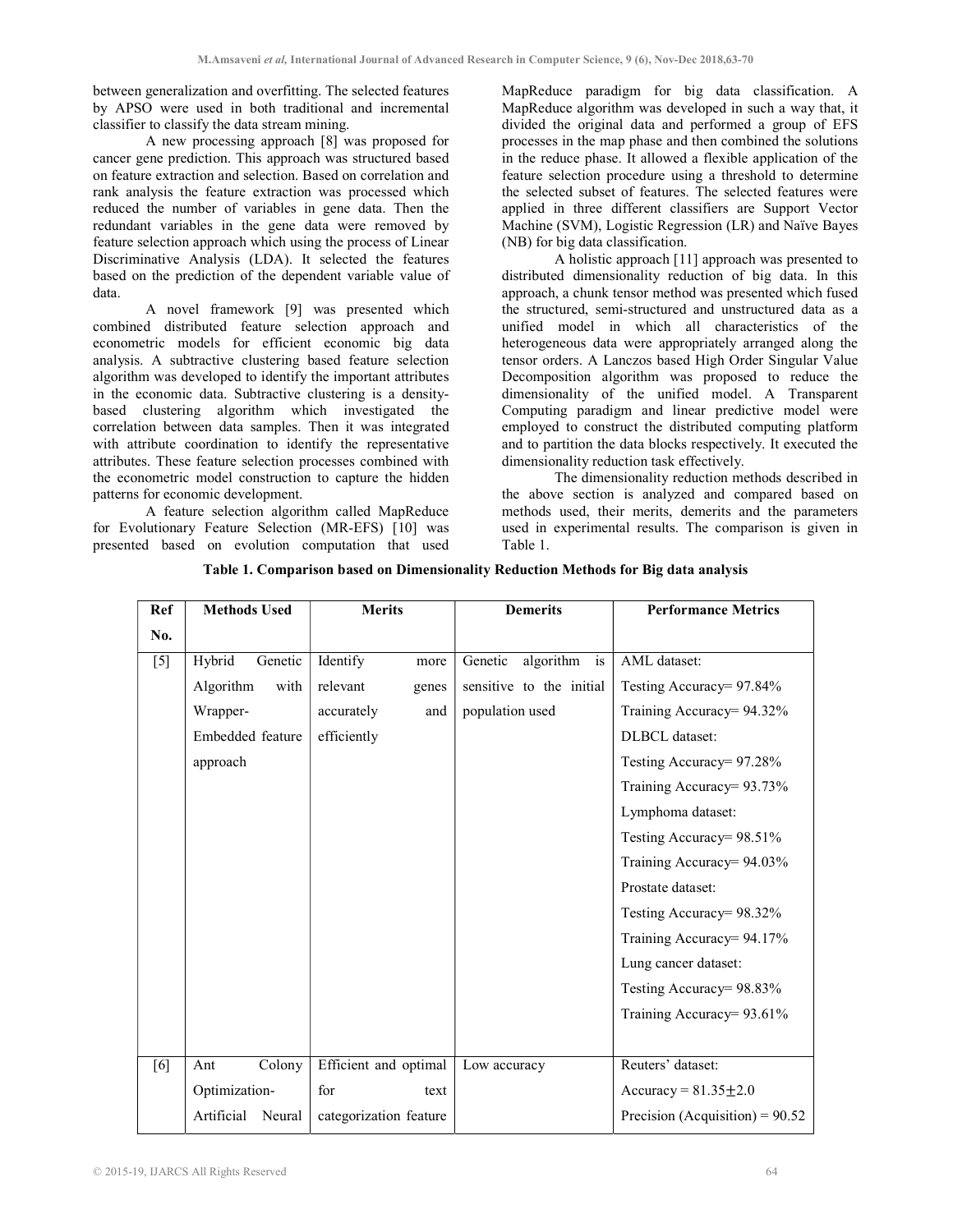|        | selection<br>Network |                        |                                  | Recall (Acquisition) = $92.87$     |
|--------|----------------------|------------------------|----------------------------------|------------------------------------|
| $[7]$  | Accelerated          | analytical<br>Enhanced | Naïve<br>For<br><b>Bayes</b>     | <b>UCI</b> dataset:                |
|        | Particle<br>Swarm    | accuracy<br>with       | classifier,<br><b>PSO</b><br>has | PSO:                               |
|        | Optimization         | reasonable processing  | better accuracy<br>than          | Average Accuracy (Traditional      |
|        |                      | time                   | <b>APSO</b>                      | $Classifier) = 0.29$               |
|        |                      |                        |                                  | Average<br>Accuracy                |
|        |                      |                        |                                  | (Incremental Classifier) = $0.63$  |
|        |                      |                        |                                  | APSO:                              |
|        |                      |                        |                                  | Average Accuracy (Traditional      |
|        |                      |                        |                                  | Classifier) = $0.35$               |
|        |                      |                        |                                  | Average<br>Accuracy                |
|        |                      |                        |                                  | (Incremental Classifier) = $0.79$  |
| [8]    | Linear               | Good classification    | Needs improvement for            | Leukemia dataset:                  |
|        | Discriminative       |                        | multiple<br>class                | $Accuracy = 98%$                   |
|        | Analysis             |                        | prediction                       | Prostate tumor dataset:            |
|        |                      |                        |                                  | Accuracy = $95.5\%$                |
|        |                      |                        |                                  | <b>SRBCTs</b> dataset:             |
|        |                      |                        |                                  | Mean accuracy = $90\%$             |
| $[9]$  | Subtractive          | <b>Distills</b>        | High<br>computational            | Nil                                |
|        | Clustering,          | the hidden relations   | complexity                       |                                    |
|        | attribute            |                        |                                  |                                    |
|        | coordination,        |                        |                                  |                                    |
|        | economic model       |                        |                                  |                                    |
|        | construction         |                        |                                  |                                    |
| $[10]$ | MapReduce<br>for     | Better scalability     | Threshold value highly           | Eplison dataset:                   |
|        | Evolutionary         |                        | influence<br>the                 | Execution Time = $6531$ secs       |
|        | Feature Selection    |                        | classification accuracy          | Area Under the Curve (AUC)         |
|        |                      |                        |                                  | $(Q1000 \text{ features}) = 0.737$ |
| $[11]$ | Lanczos based        | Efficient<br>for       | Can provide a low                | Approximation Ratio<br>(Q(2))      |
|        | High<br>Order        | dimensionality         | rank approximation for           | experiments) = $7\%$               |
|        | Singular<br>Value    | rediction of big data  | the initial tensor which         | Reduction<br>Ratio<br>(Q(2)2)      |
|        | Decomposition        |                        | is                               | experiments) = $86%$               |
|        | algorithm            |                        | the<br>best<br>not               |                                    |
|        |                      |                        | approximation of the             |                                    |
|        |                      |                        | initial data                     |                                    |

## 2.2 Survey on Clustering Techniques in Big Data

A new ensemble method called fuzzy c-means and cluster ensemble with random projection [12] was presented for big data clustering. The ensemble method was based on partition on similarity graph. For each random projection process, a new data set was generated. The membership matrices were obtained after performing FCM clustering on the new datasets. The elements of membership matrices

were treated as similarity measures between points and cluster centers. The spectral embedding of data points were obtained by applying Singular Value Decomposition (SVD) on the concatenation of membership matrices.

An efficient Fuzzy C-means approach [13] was proposed based on tensor canonical polyadic decomposition for big data clustering. In this approach, the conventional fuzzy c-means clustering was converted to the tensor format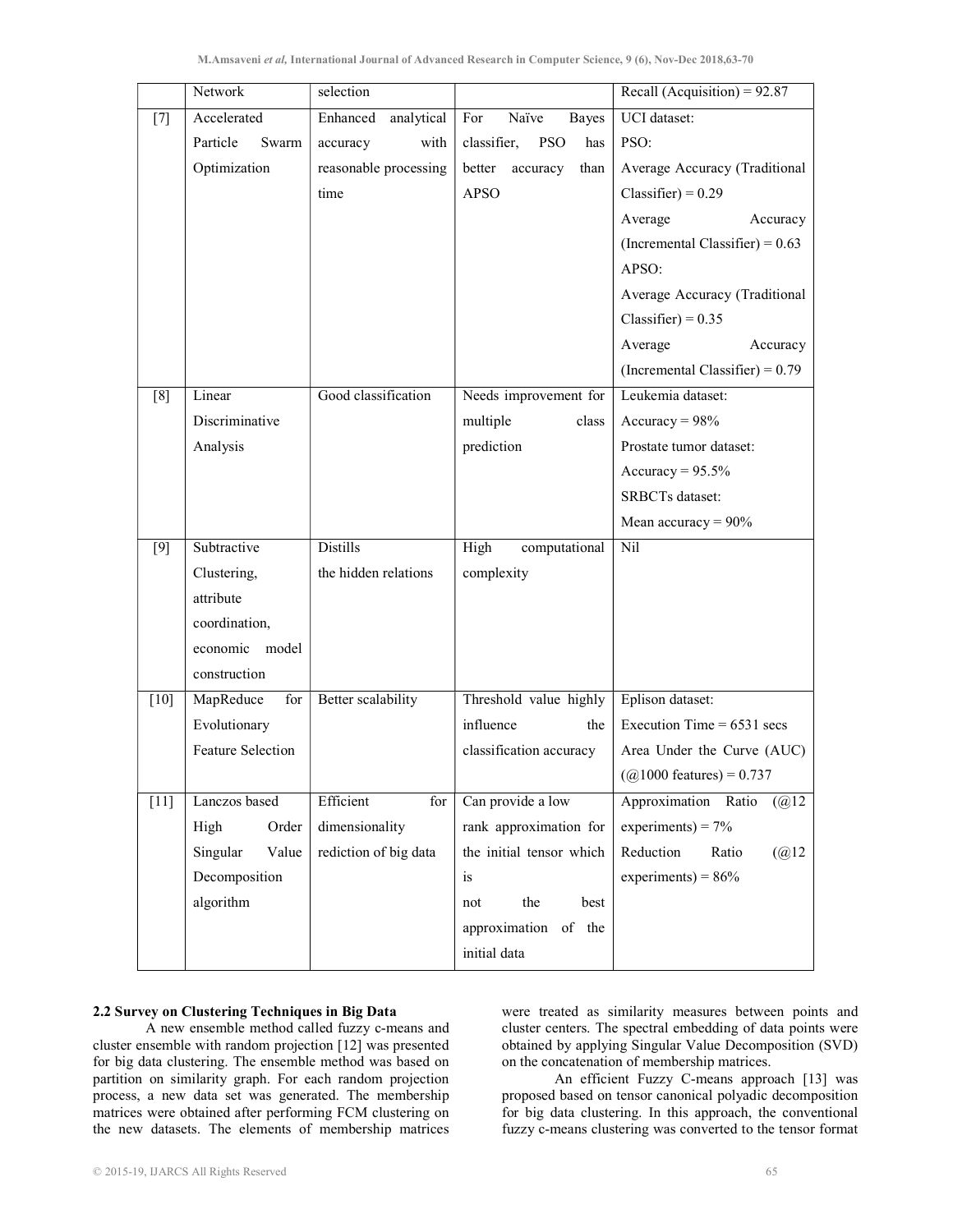through a bijection function so that the canonical polyadic decomposition can compress the attributes. In addition to this, the tensor canonical polyadic decomposition was utilized to minimize the attributes of every object before loading the dataset into the memory. The fuzzy c-means method was extended to a high-order fuzzy c-means method to make the clustering operations executed on the compressed objects in the tensor space.

A new distributed clustering approach [14] was proposed for big data clustering. It efficiently dealt with two phases are generation of local results and generation of global models by aggregation. In the first phase of this approach, analyzed the datasets located in each site using Kmeans and DBSCAN clustering techniques. Then in the second phase of the clustering approach, aggregation phase was designed in such a way that the final clusters were compact and accurate while the overall process is efficient in memory and time allocation. One of the key outputs of this distributed clustering technique was dynamic and there is no need to be fixed in advance.

A novel approach was proposed [15] for improved clustering results in gene expression big datasets. This approach was based on Interval Type-2 fuzzy uncertainty modeling. Initially, a gene expression data was collected as matrix. Then the gene expression data was converted into interval type-2 fuzzified data by using a membership function generation process. Then a crisp equivalent of the fuzzified dataset was obtained by applying an efficient Improved Nie-Tan defuzzification method. Then the

defuzzified data were clustered using Fuzzy C Means clustering (FCM).

A modified K-means algorithm [16] was proposed for big data clustering. The selection of initial centroids in kmeans algorithm greatly influences the time consumption and complexity of clustering process. Moreover, it changes in data clusters in the subsequence iterations. After a certain number of iterations a small part of the data points changes their clusters. The modified K-means algorithm found the initial centroids and created an interval between those data elements which will not change their cluster in the subsequence iterations. Hence, it minimized the workload significantly in case of big datasets.

A secure weighted possibilistic c-Means algorithm (SWPCM) [17] was proposed for big data clustering. This algorithm was proposed based on Brakerski, Gentry and Vaikuntanathan (BGV) encryption scheme which was utilized to encrypt the raw data for privacy preservation on the cloud. A Taylor theorem was employed to approximate the functions for calculating the weight value and updating the membership matrix. In order to perform correctly and securely on the encrypted data, calculated the cluster centers as the polynomial functions which only included multiplication and addition operations which is named as weighted possibilistic c-Means algorithm.

The big data clustering methods described in the above section is analyzed and compared based on methods used, their merits, demerits and the parameters used in experimental results. The comparison is given in Table 2.

| <b>Ref</b> | <b>Methods Used</b> | <b>Merits</b>          | <b>Demerits</b>          | <b>Performance Metrics</b>             |
|------------|---------------------|------------------------|--------------------------|----------------------------------------|
| No.        |                     |                        |                          |                                        |
| $[12]$     | Fuzzy<br>c-means    | Have<br>robust<br>more | is no<br>There<br>proper | ACT2 data set:                         |
|            | and<br>cluster      | partition solutions    | explanation about how    | Fuzzy Rand Index (@ 100                |
|            | ensemble<br>with    |                        | choose<br>to<br>proper   | $dimension$ = 0.86                     |
|            | random projection   |                        | number<br>of<br>random   | (Q100)<br>Xie-Bein<br>Index            |
|            |                     |                        | projections for cluster  | $dimension$ = 0.5                      |
|            |                     |                        | ensemble method          | Rand Index $(Q100$ dimension)          |
|            |                     |                        |                          | $= 0.9245$                             |
| $[13]$     | Efficient fuzzy C-  | Enhance the cluster    | FCM is affected by the   | eGSAD dataset:                         |
|            | means approach      | efficiency             | initialization           | Adjusted Rand Index (@8)               |
|            |                     |                        |                          | Rank) = $0.71 E_*(@8$ Rank)            |
|            |                     |                        |                          | $=26.94$                               |
| $[14]$     | Distributed         | No need to set the     | The<br>quality<br>of     | Convex type dataset:                   |
|            | clustering          | number of global       | clustering<br>depends    | Execution time $(Q14000 \text{ size})$ |
|            | approach            | clusters in advance    | heavily on the local     | $= 290$ ms                             |
|            |                     |                        | clustering used during   | Execution time $(Q17080 \text{ size})$ |
|            |                     |                        | the first phase          | $=$ 337 ms                             |
|            |                     |                        |                          | Execution time $(Q30350 \text{ size})$ |
|            |                     |                        |                          | $= 501$ ms                             |
|            |                     |                        |                          |                                        |

### Table 2. Comparison based on Big data Clustering methods for Big data Analysis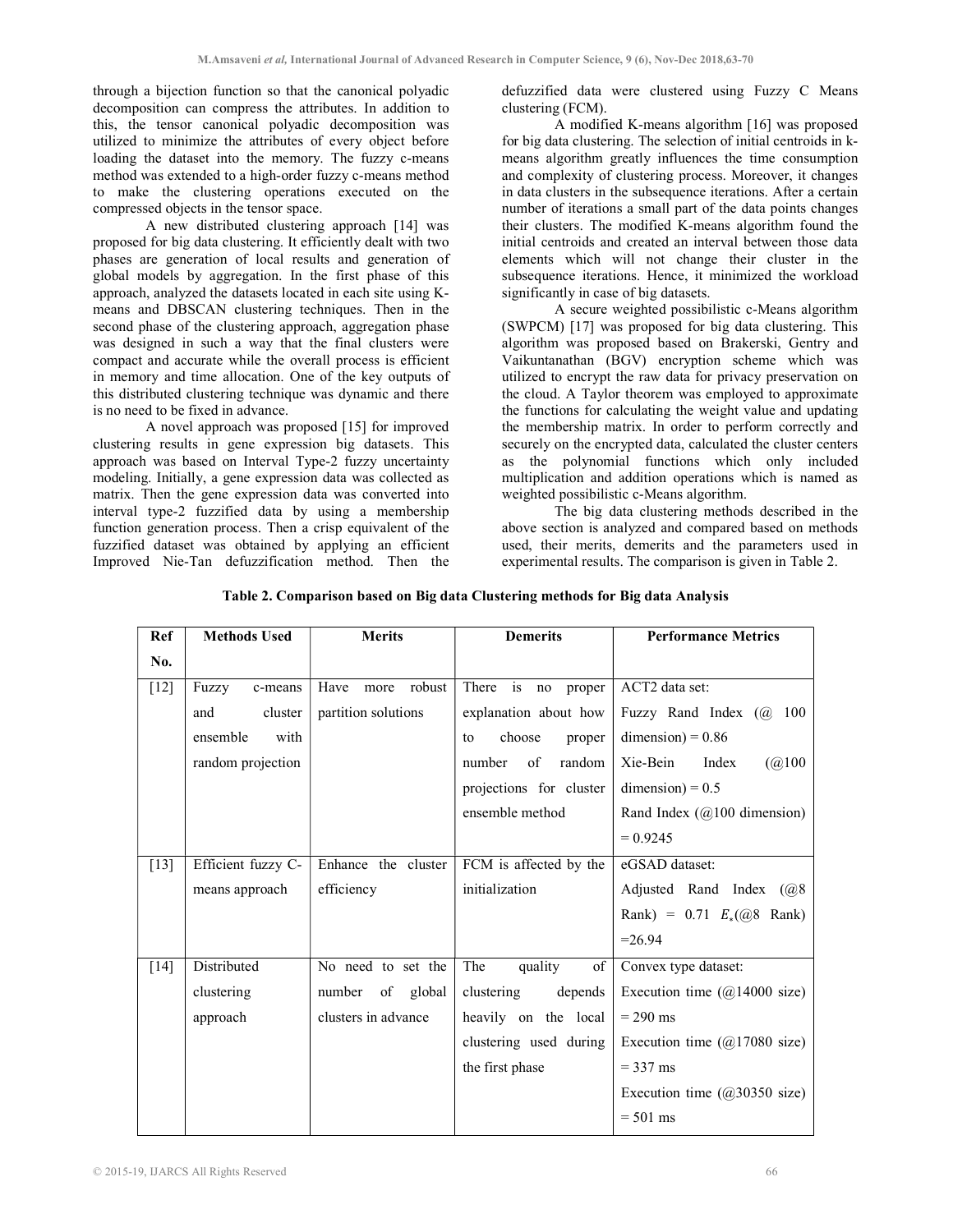| $\overline{[15]}$ | Novel approach        | efficient<br>More      | It does not works well | LD50-FOU dataset:                         |
|-------------------|-----------------------|------------------------|------------------------|-------------------------------------------|
|                   |                       | clustering results for | with large datasets    | SIIhouette Index $(a)$ 3 clusters)        |
|                   |                       | uncertain<br>gene      |                        | $= 0.4$                                   |
|                   |                       | expression dataset     |                        | Cluster Validity<br>Index( $@3$           |
|                   |                       |                        |                        | clusters) = $0.47$                        |
|                   |                       |                        |                        | LD70-FOU dataset:                         |
|                   |                       |                        |                        | SIIhouette Index (@3 clusters)            |
|                   |                       |                        |                        | $= 0.45$                                  |
|                   |                       |                        |                        | Cluster Validity<br>Index $(\omega)$ 3    |
|                   |                       |                        |                        | clusters $) = 1$                          |
|                   |                       |                        |                        | RD50-FOU dataset:                         |
|                   |                       |                        |                        | SII houette Index $(@3 \text{ clusters})$ |
|                   |                       |                        |                        | $= 0.41$                                  |
|                   |                       |                        |                        | Cluster Validity<br>Index( $@3$           |
|                   |                       |                        |                        | clusters) = $1$                           |
|                   |                       |                        |                        | RD70-FOU dataset:                         |
|                   |                       |                        |                        | SIIhouette Index (@3 clusters)            |
|                   |                       |                        |                        | $= 0.43$                                  |
|                   |                       |                        |                        | Validity<br>Cluster<br>Index $(\omega)$ 3 |
|                   |                       |                        |                        | clusters $) = 1$                          |
| $[16]$            | Modified<br>K-        | Solve the selection of | High execution time    | Random dataset:                           |
|                   | means                 | initial<br>cluster     |                        | Execution time ( $@5k$ points) =          |
|                   |                       | problem effectively    |                        | 35.36 secs                                |
|                   |                       |                        |                        | Execution time $(Q10k \text{ points})$    |
|                   |                       |                        |                        | $= 92.88$ secs                            |
|                   |                       |                        |                        | Execution time $(Q50k)$ points)           |
|                   |                       |                        |                        | $= 405.80$ secs                           |
|                   |                       |                        |                        | Execution time ( $@5k$ points) =          |
|                   |                       |                        |                        | 667.67 secs                               |
| $[17]$            | weighted<br>secure    | Good scalability       | Low drop of clustering | eGSAD dataset:                            |
|                   | possibilistic<br>$c-$ |                        | accuracy by SWPCM      | $C_* = 12.16$                             |
|                   | Means algorithm       |                        |                        | ARI $(U, U^*) = 0.91$                     |
|                   |                       |                        |                        | sWSN dataset:                             |
|                   |                       |                        |                        | $C_* = 0.51$                              |
|                   |                       |                        |                        | ARI $(U, U^*) = 0.87$                     |

### 2.3 Survey on Classification Techniques in Big Data

A MapReduce based distributed framework called MapReduce- Extreme Learning Machine (MR-ELM) [18] was proposed for big data classification. More specifically, MR-ELM was designed for real-world cloud environment in which the huge volume of sample blocks were located in different nodes of hadoop cluster and these were accessed by hadoop file system. With the help of MapReduce framework, training was moved to hadoop nodes which contributed to costs few I/O and high parallelism. ELM sub

models were trained parallel with the distributed data blocks on the cluster and then combined as a complete single hidden layer feed forward neural network.

A scalable and distributed dendritic cell algorithm [19] was proposed for big data classification. Dendritic cell algorithm is a bio-inspired classifier which was improved by distributed dendritic cell algorithm based on the MapReduce framework. This algorithm dealt with high dimensional data sets it appeared mandatory to store all the data in a distributed environment and ensured the computations in a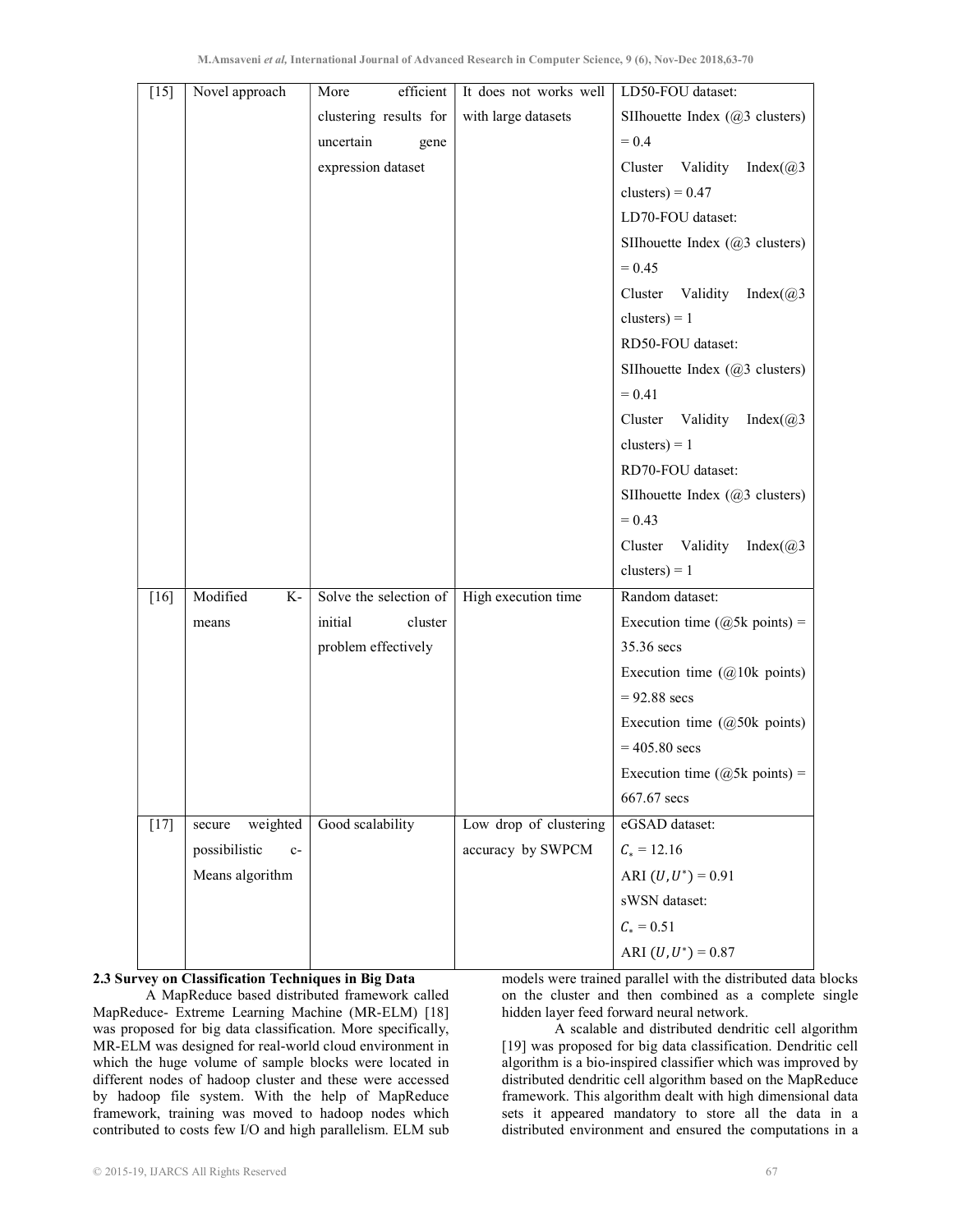parallel way. Based on this consideration, the entire processes of dendritic cell algorithm were partitioned into elementary tasks and then conquer the intermediate results to finally acquire the better output which was the classes of the antigens.

An Elastic Extreme Learning Machine  $(E^2LM)$ [20] was proposed for big data classification. ELM has weak learning ability for the updated large-scale training dataset. This was handled by proposed  $E^2LM$  which was developed based on MapReduce framework. Initially, it calculated the intermediate matrix multiplications of the updated training data subset and then updated the matrix multiplications by modifying the old matrix multiplications with the intermediate ones. Then the updtred matrix multiplication was used to obtain the corresponding new output weight vector along with centralized computing. Hence, the efficient learning of rapidly updated massive training dataset was realized effectively.

Cost-sensitive linguistic fuzzy rule based classification system [21] was proposed under MapReduce framework for imbalanced big data classification. The fuzzy rule based classification system had the ability to deal with the uncertainty of data that was introduced in huge volumes of data. This system doesn't adjust the learning in the underrepresented class. This method utilized the MapReduce framework to distribute the computational operations of the fuzzy model while it included cost sensitive learning design in its design to address the imbalance problem in the data.

A new fuzzy rule based classification method called CHI-BD [22] was proposed for big data classification problems. In this method, a new MapReduce solution was provided the same classification performance regardless of the number of mappers used for the execution of big data classification. A new rule for each input sample was generated that allowed one to exploit the full potential of MapReduce. Based on this manner, the learning process was divided into two different stages in order to distribute both the rule generation process and the computation of rule weights.

The big data classification methods described in the above section is analyzed and compared based on methods used, their merits, demerits and the parameters used in experimental results. The comparison is given in Table 3.

| Ref    | <b>Methods Used</b> | <b>Merits</b>  | <b>Demerits</b>           | <b>Performance Metrics</b>              |
|--------|---------------------|----------------|---------------------------|-----------------------------------------|
| No.    |                     |                |                           |                                         |
| $[18]$ | MR-ELM              | High           | Optimization methods      | Segment benchmark:                      |
|        |                     | speedups       | will be used for hidden   | $Accuracy = 0.9412$                     |
|        |                     |                | node combination to       | Delta ailerons benchmark:               |
|        |                     |                | achieve the highest       | Residual Sum of Squares $= 0.0002$      |
|        |                     |                | generalization            |                                         |
|        |                     |                | performance               |                                         |
| $[19]$ | Distributed         | <b>Better</b>  | Distributed<br>dendritic  | Area Under Curve = 72.92                |
|        | dendritic<br>cell   | classification | algorithm<br>is<br>cell   | $F-score = 71.68$                       |
|        | algorithm           | accuracy       | sensitive to the input    |                                         |
|        |                     |                | class data order          |                                         |
| $[20]$ | Elastic<br>Extreme  | Efficiently    | Running<br>time<br>of     | Running Time $(Q\ 30,00,000$ records) = |
|        | Learning Machine    | learn<br>the   | $E^2LM$ increases when    | 50 secs                                 |
|        |                     | rapid updated  | training<br>the<br>data   | Running time $(Q)$ 1 slave node) = 300  |
|        |                     | massive        | update ratio increases    | secs                                    |
|        |                     | training       |                           |                                         |
|        |                     | dataset<br>in  |                           |                                         |
|        |                     | bigdata        |                           |                                         |
|        |                     | classification |                           |                                         |
| $[21]$ | Cost-sensitive      | Handles<br>the | Performance<br>of         | kddcup dataset:                         |
|        | linguistic<br>fuzzy | imbalanced     | classification depends    | Area Under Curve training $(a)$ 8       |
|        | rule<br>based       | data           | number<br>the<br>of<br>on | mappers) = $0.8753$                     |
|        | classification      | effectively    | mappers                   | Area Under Curve testing (@<br>8        |

Table 3. Comparison based on Big data Classification methods for Big data Analysis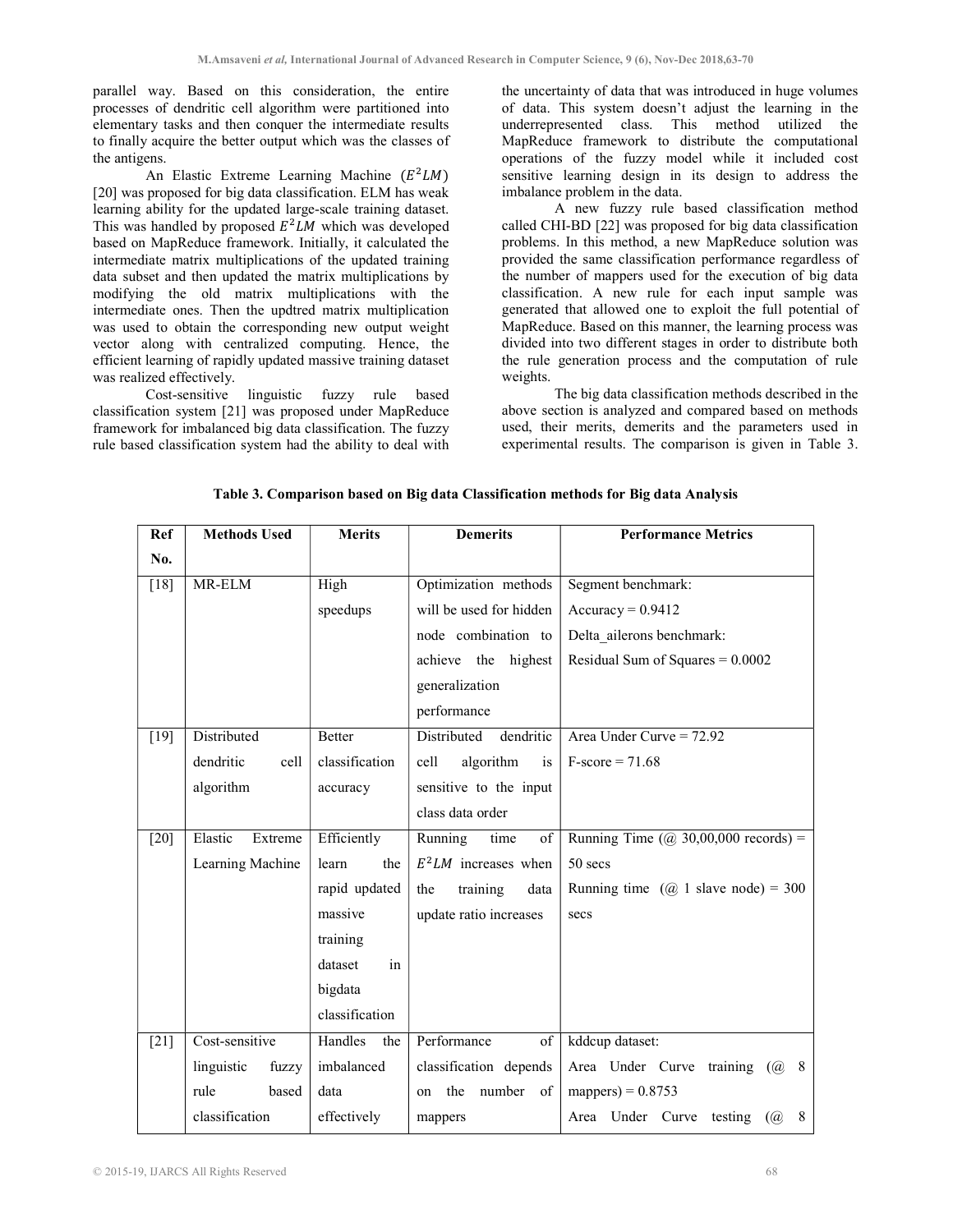|        | system |                |                         | mappers) = $0.8739$                |  |
|--------|--------|----------------|-------------------------|------------------------------------|--|
|        |        |                |                         | Poker dataset:                     |  |
|        |        |                |                         | Area Under Curve training (@ 8     |  |
|        |        |                |                         | mappers) = $0.6427$                |  |
|        |        |                |                         | Area Under Curve testing (@<br>- 8 |  |
|        |        |                |                         | mappers) = $0.5478$                |  |
| $[22]$ | CHI-BD | Accuracy       | An increase in the data | Census dataset:                    |  |
|        |        | does<br>not    | size does not have a    | Geometric Mean = $0.5231$          |  |
|        |        | depends<br>on  | linear effect on the    | Area Under Curve = $0.6220$        |  |
|        |        | the            | execution time          | Higgs dataset:                     |  |
|        |        | classification |                         | Geometric Mean = $0.5847$          |  |
|        |        | accuracy       |                         | Area Under Curve = $0.5848$        |  |
|        |        |                |                         | kdd dataset:                       |  |
|        |        |                |                         | Geometric Mean = $0.9937$          |  |
|        |        |                |                         | Area Under Curve = $0.9937$        |  |
|        |        |                |                         | Poker dataset:                     |  |
|        |        |                |                         | Geometric Mean = $0.6569$          |  |
|        |        |                |                         | Area Under Curve = $0.6579$        |  |
|        |        |                |                         | Skin dataset:                      |  |
|        |        |                |                         | Geometric Mean $= 0.9597$          |  |
|        |        |                |                         | Area Under Curve = $0.9605$        |  |
|        |        |                |                         | Susy dataset:                      |  |
|        |        |                |                         | Geometric Mean = $0.5524$          |  |
|        |        |                |                         | Area Under Curve = $0.6242$        |  |

# 3. CONCLUSION

In this article, a detailed comparative survey on feature selection, clustering and classification on big data for big data analysis is presented. Through this comparative analysis, it is obviously noticed that the previous methods have the objective to extract valuable information from big data through feature selection, clustering and classification process. In this article, feature selection on big data is improved to reduce the complexity for big data classification. Also, big data clustering is improved to enhance the efficiency of big data analysis. Moreover, big data classification is improved to find meaningful and accurate data. This survey also helps in deriving the motivation for our future researches as well.

## 4. REFERENCES

- 1. Acharjya, D. P., & Ahmed, K. (2016). A survey on big data analytics: challenges, open research issues and tools. Int. J. Adv. Comput. Sci. Appl, 7(2), 1-11.
- 2. Bolón-Canedo, V., Sánchez-Maroño, N., & Alonso-Betanzos, A. (2015). Recent advances and emerging challenges of feature selection in the context of big data. Knowledge-Based Systems, 86, 33-45.
- 3. Zerhari, B., Lahcen, A. A., & Mouline, S. (2015, May). Big data clustering: Algorithms and challenges. In Proc. of Int. Conf. on Big Data, Cloud and Applications (BDCA'15).

4. Koturwar, P., Girase, S., & Mukhopadhyay, D. (2015). A survey of classification techniques in the area of big data. arXiv preprint arXiv:1503.07477.

- 5. Liu, X. Y., Liang, Y., Wang, S., Yang, Z. Y., & Ye, H. S. (2018). A Hybrid Genetic Algorithm With Wrapper-Embedded Approaches for Feature Selection. IEEE Access, 6, 22863-22874.
- 6. Manoj, R. J., Praveena, M. A., & Vijayakumar, K. An ACO– ANN based feature selection algorithm for big data. Cluster Computing, 1-8.
- 7. Fong, S., Wong, R., & Vasilakos, A. (2016). Accelerated PSO swarm search feature selection for data stream mining big data. IEEE transactions on services computing, (1), 1-1.
- 8. Badaoui, F., Amar, A., Hassou, L. A., Zoglat, A., & Okou, C. G. (2017). Dimensionality reduction and class prediction algorithm with application to microarray Big Data. Journal of Big Data, 4(1), 32.
- 9. Zhao, L., Chen, Z., Hu, Y., Min, G., & Jiang, Z. (2018). Distributed feature selection for efficient economic big data analysis. IEEE Transactions on Big Data, (2), 164-176.
- 10. Peralta, D., del Río, S., Ramírez-Gallego, S., Triguero, I., Benitez, J. M., & Herrera, F. (2015). Evolutionary feature selection for big data classification: A mapreduce approach. Mathematical Problems in Engineering, 2015, 1-11.
- 11. Kuang, L., Yang, L. T., Chen, J., Hao, F., & Luo, C. (2018). A Holistic Approach for Distributed Dimensionality Reduction of Big Data. IEEE Transactions on Cloud Computing, (2), 506-518.
- 12. Ye, M., Liu, W., Wei, J., & Hu, X. (2016). Fuzzy-means and cluster ensemble with random projection for big data clustering. Mathematical Problems in Engineering, 2016.